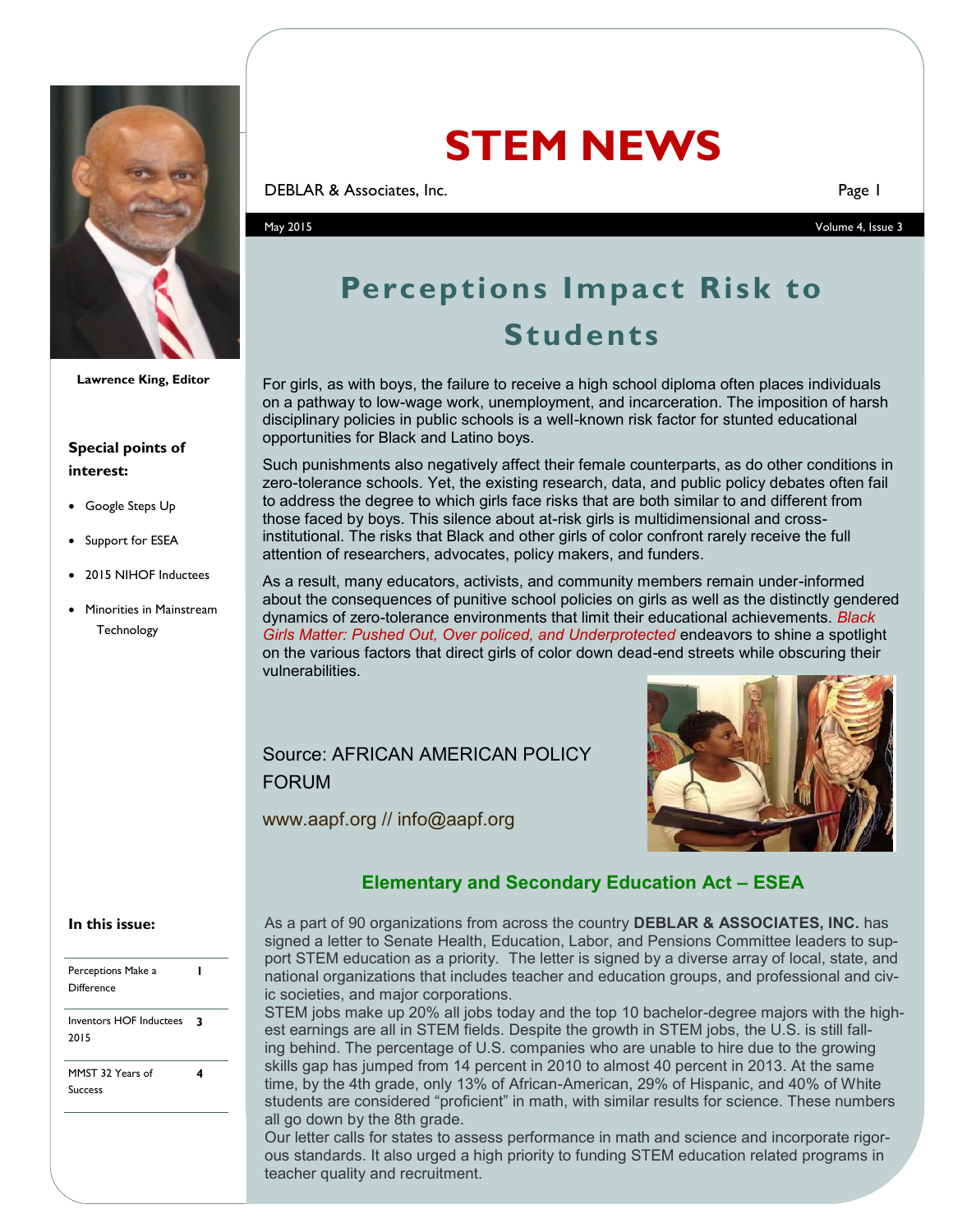*"Thanks Larry! Your newsletter was excellent, as always! "* 

#### **Linda Patterson, Science Department Chair, Wheeler High School and The Center for Advanced Studies Magnet,**

"*The idea of STEM education is a big deal for America's history and future. It is one thing to have students read about engineering, but something else when they experience it for themselves*." **Peter Buca,** President Fluid Connectors—Parker Hannifin Corp

# **Why we keep beating the STEM Drum**

Researchers at the Educational Testing Service, which is based at Princeton, recently set out to [measure the literacy, nu](http://www.ets.org/s/research/30079/index.html)meracy, and problem solving in technology-[rich environments skills of workers aged 16 to 34 in 23 countries](http://www.ets.org/s/research/30079/index.html) with a test called the **Program for the International Assessment of Adult Competencies (PIAAC)**. Their findings showed that American students were poorly equipped for the modern-day workforce, lacking in every category of skills development required for success.

"One central message that emerges from this report is that, despite having the highest levels of educational attainment of any previous American generation, these young adults on average demonstrate relatively weak skills in literacy, numeracy, and problem solving in technology-rich environments compared to their international peers,"



**Google Makes a Move**

Google is backing a new pilot program from CODE2040 in three cities. Starting this year in Chicago, Austin and Durham, N.C., the San Francisco nonprofit will give minority entrepreneurs in each city a one-year stipend and free office space.

Code2040 is a nonprofit founded in 2012 that focuses on getting more African Americans and Hispanics into the tech workforce. It has graduated nearly 50 fellows, many of whom have gone to work for companies such as Facebook, LinkedIn and Uber. The group's name refers to the year the population of minorities in the U.S. is expected to overtake whites.

While building their start-ups, the three CODE2040 entrepreneurs in residence will build bridges to technology for minorities in those communities. While admirable, building a student pipeline of future techie entrepreneurs would be a way to insure sustainability. According to a 2012 report by the National Survey of Science and Mathematics Education, science is taught daily in only one out of five classrooms in kindergarten through third grade. When science is taught, students frequently spend little time on it — the average student receives approximately 19 minutes of science instruction per day.

## **Request for reader Input**

Over the years we have been involved in creating opportunities for minority youngsters to enter science and engineering career paths, we have noticed that many college graduates lack quality information when preparing for job interviews.

We are planning to develop a resource to address our concern to help these entrants to our technical workforce and request your assistance.

We have our thoughts and ask that you offer two or three questions that science or engineering entry level applicants need to be prepared to answer during interviews? Also, if there is a general statement of your perspective of the value of such a resource we might use, we will provide you or your organization recognition in the completed booklet.

Please provide your input to **Dr. Deborah King,** DEBLAR & Associates, Inc. [kdeb24@bellsouth.net](mailto:kdeb24@bellsouth.net) If you have any questions, she may be contacted at 770.319-8189.

*"Equity is such an important, cross-cutting issue in all of the things that need to be done. We're at a time in our history when we need to make clear that Latino, African-American, Native-American attainment is about our collective well-being in the country — not simply a matter of social justice for those groups."*

**Jamie Merisotis, Lumina Foundation**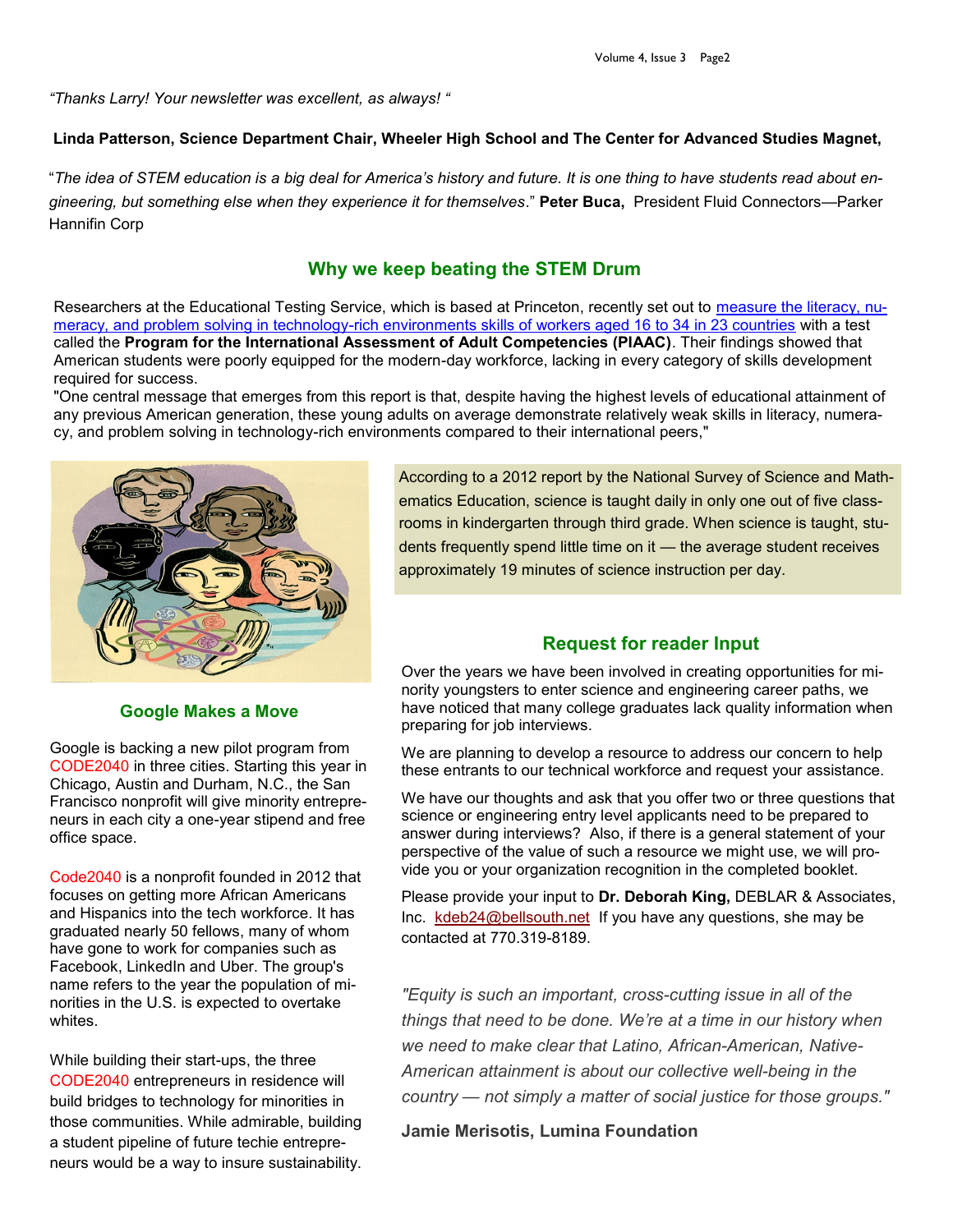#### **Why Our Classrooms Benefit From Minority Teachers**

The number of minority students enrolled in U.S. schools is growing at a rapid rate, yet student enrollment is not matched by minority teacher representation. The **National Center for Education Statistics** tells us that nearly 82 percent of public school teachers are white -- and Black and Hispanic students are two to three times more common than teachers of the same ethnicity. The gap is typically the widest in areas of the country with high percentages of students of color.

The education gap is a serious obstacle our country faces - and I think that the "diversity gap" is a major part of our struggle. The education gap is staggering and it is hindering our country socially and economically. We have to find ways to get more teachers of color in the classroom. Students perform better when they can relate to their teachers, and teachers who can relate to their students are less likely to have a preconceived idea of how each student will perform. We need more teachers of color in our schools acting as strong role models for our minority students.

# **2015 Inventors Hall of Fame Inductees**

**May 12, 2015,** the National Inventors Hall of Fame will induct a class of fourteen scientists and engineers that have bought innovation to useful purposes in the world and for our lives. Among the group are two African Americans and four women. The ceremony will be held at the Smithsonian.

#### **The African Americans are;**

**Dr. Georgia Alcorn** is recognized for his development of an X-Ray Spectrometer which allowed for the detection of radio signatures at a more distant and accurate rate than previously possible. Alcorn is also a founder of Saturday Academy, a weekend mathscience honors program for inner-city middle school students

**Dr. Charles Drew** has been at long last recognized for his work on the storage of blood plasma and becoming the first Director of the American Red Cross Blood Bank. He is recognized for his work to create the surgical needle. Drew's research into the storage, processing, and shipment of blood plasma saved the lives of hundreds of Britons during World War II and it continues to save lives today.



#### **The women are;**

**Dr. Kristina Johnson** is honored for her work in Polarization Control Technology. She like Dr. Alcorn are also leaders in creating greater access for women and minorities in science and engineering. She produced work that formed the basis for 3D films, rear projection systems for televisions, digital mammograms, faster screening of pap smears for cervical cancer, and foundational work that has resulted in near-to-the-eye displays.

**Marion Donovan** is being inducted for her invention of the Waterproof Diaper cover. Unlike other products on the market, her product was made of a cloth that allowed the skin to breathe and also included snap fasteners instead of safety pins.

**Dr. Edith Clarke** is being recognized for the creation of a graphical calculator. Her invention greatly simplified the calculations necessary to determine the electrical characteristics of long electrical transmission lines. Among her accomplishments, Clarke was the first professionally employed female electrical engineer in the United States, the first female full voting member of what would become IEEE, and the first full time female professor of electrical engineering in the country.

**Dr. Mary Dell Chilton** is being inducted for her invention of the transgenic plants. Her groundbreaking research is the basis for one of the main methods used throughout modern plant biotechnology. Chilton built one of the world's leading industrial agricultural biotechnology programs, making it possible to develop crops with increased yields, resistance to insects and disease, and the ability to tolerate adverse environmental conditions such as drought.